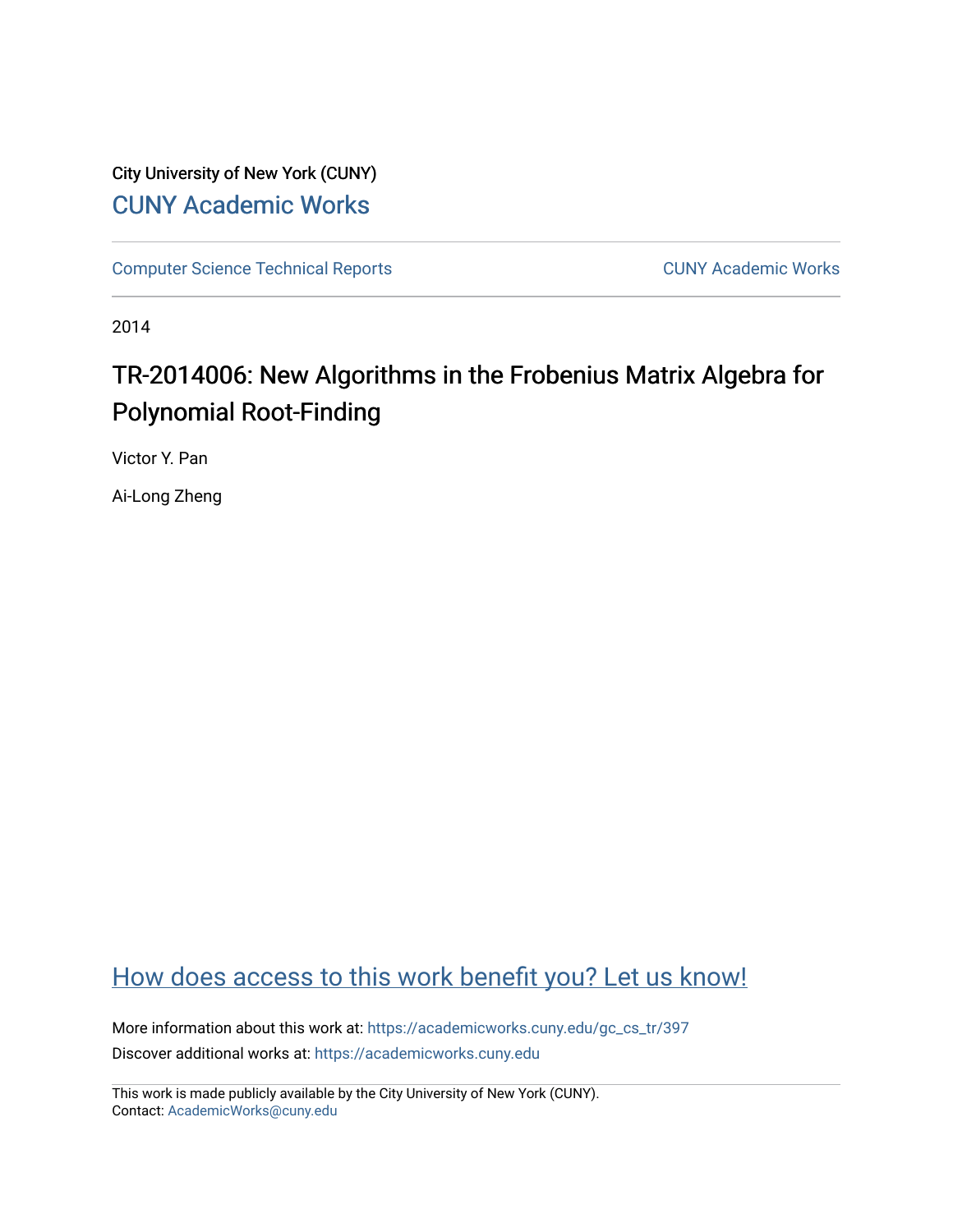# New Algoirthms in the Frobenius Matrix Algebra for Polynomial Root-finding <sup>∗</sup>

Victor Y. Pan<sup>[1,2],[a]</sup> and Ai-Long Zheng<sup>[2],[b]</sup> Supported by NSF Grant CCF-1116736 and PSC CUNY Award 64512–0042

> [1] Department of Mathematics and Computer Science Lehman College of the City University of New York Bronx, NY 10468 USA [2] Ph.D. Programs in Mathematics and Computer Science The Graduate Center of the City University of New York New York, NY 10036 USA [a] victor.pan@lehman.cuny.edu http://comet.lehman.cuny.edu/vpan/  $^{[b]}$  azheng-1999@yahoo.com

#### Abstract

In 1996 Cardinal applied fast algorithms in Frobenius matrix algebra to complex root-finding for univariate polynomials, but he resorted to some numerically unsafe techniques of symbolic manipulation with polynomials at the final stages of his algorithms. We extend his work to complete the computations by operating with matrices at the final stage as well and also to adjust them to real polynomial root-finding. Our analysis and experiments show efficiency of the resulting algorithms.

2000 Math. Subject Classification: 65H05, 65F15, 30C15, 26C10, 12Y05

KEYWORDS: Polynomial, Root-finding, Eigen-solving, Companion matrix, Dominant eigenspaces, Real roots.

## 1 Introduction

Polynomial root-finding is the oldest subject of mathematics and computational mathematics and is still an area of intensive research worldwide. The list of hundreds if not thousands algorithms known for this task still grows every year (see the books and articles [2], [3], [12], [23], [24], [19], [20], [21], [28], and the bibliography therein). Many algorithms are directed to computing a single, e.g., absolutely largest root of a polynomial or a subset of all its n roots, e.g., all  $r$  its real roots. In some applications, e.g., to algebraic geometric optimization, only the real roots are of interest, and they can be much less numerous than all  $n$  complex roots. Nevertheless the best numerical subroutines such as MPSolve approximate all these  $r$  real roots about as fast and as slow as all  $n$  complex roots.

Root-finding for a polynomial  $p(x)$  via eigen-solving for the associated companion matrix  $C_p$  is a classical approach recently revived, with the incorporation of the well developed numerical matrix

<sup>∗</sup>Some results of this paper have been presented at the 14th Annual Conference on Computer Algebra in Scientific Computing (CASC 2012), September 2012, Maribor, Slovenia, and at the 18th Conference of the International Linear Algebra Society (ILAS'2013), Providence, RI, June 2013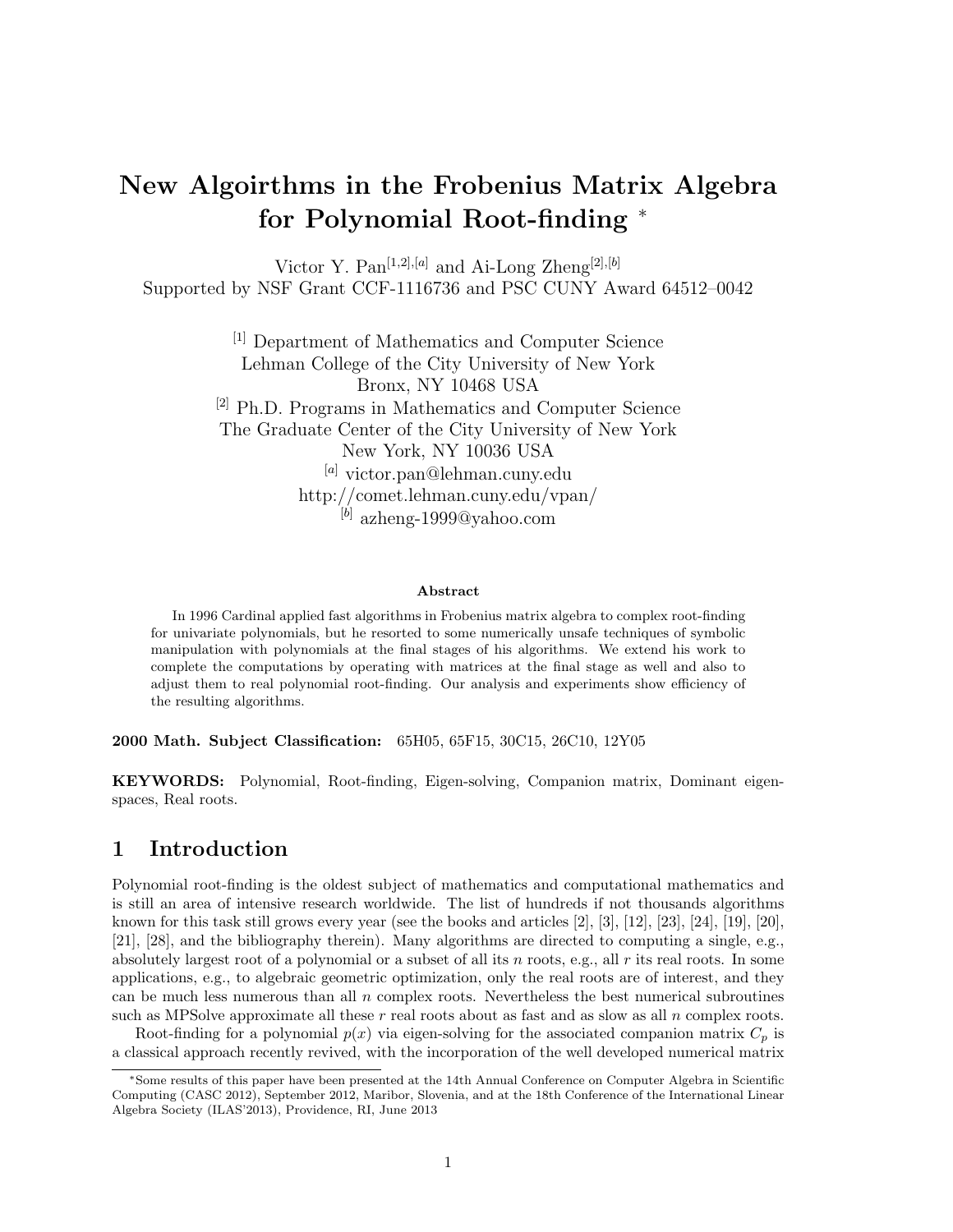methods (see [5], [15], [31], [35], and the bibliography therein). The QR algorithm, adopted for polynomial root-finding by Matlab, avoids numerical problems, faced by many other companion matrix methods [15, Section 7.4.6], but is not readily amenable to exploiting the rich structure of the companion matrix. Extensive research toward such exploitation by using QR- and LR-based root-finders has been initiated in the papers [8], [9] and [6] and still goes on (see [4], [33], [37], [1], and the references therein). The QR algorithm is celebrated for its fast empirical convergence, and it has been modified to exploit the structure of the companion matrix to approximate all its eigenvalues in quadratic (versus the classical cubic) arithmetic time.

We decrease the arithmetic cost to nearly linear by extending the approach of Cardinal [11] (cf. also [10] and [26]). As in the algorithms of [11], [10] and [26] we apply repeated squaring, approximate the matrix sign function, and perform fast computations in the Frobenius algebra, generated by the  $n \times n$  companion matrix  $C_p$  of the input polynomial. Unlike these papers, however, we keep the arithmetic cost nearly linear without the transition to numerically unsafe computations with polynomials at the final stage of the root approximation. Instead of the computation of polynomial GCDs, used in [11], we approximate a dominant eigenspace of appropriate functions of the companion matrix, recall that this eigenspace is shared with the latter matrix, and then approximate its associated eigenvalues. We also adjust the matrix sign iterations to approximate the real roots of the input polynomial.

We organize our presentation as follows. The next section is devoted to definitions and preliminary results. In Section 3 we reduce the eigenvalue problem to the approximation of the dominant eigenspaces of appropriate functions of the input matrix. In Sections 4 and 5 we compute such matrix functions. In Section 4 we repeatedly square the companion matrix to achieve the domination of the images of its absolutely largest eigenvalues. In Section 5 we explore the matrix sign iteration to achieve the domination of the images of real eigenvalues. Section 6 covers our numerical tests, which are the contribution of the second author. The test results are in reasonably good accordance with our formal analysis. Our concluding Section 7 lists some directions for further study.

# 2 Definitions and preliminaries

Hereafter "flop" stands for "arithmetic operation", "is expected" and "is likely" mean "with a probability near 1", and "small", "large", "close", and "near" are meant in the context. We assume computations in the fields of complex and real numbers  $\mathbb C$  and  $\mathbb R$ , respectively. For  $\rho' > \rho > 0$  and a complex c, define the circle  $\mathcal{C}_{\rho}(c) = \{\lambda : |\lambda - c| = \rho\}$  and the disc  $\mathcal{D}_{\rho}(c) = \{\lambda : |\lambda - c| \leq \rho\}$ . scalar  $\lambda$  is nearly real (within  $\epsilon > 0$ ) if  $|\Im(\lambda)| \leq \epsilon |\lambda|$ .

Matrix computations: fundamentals [15], [30], [34].  $M<sup>T</sup>$  is the transpose of a matrix M.  $\mathcal{R}(M)$  is the range of a matrix M, that is the linear space generated by its columns.  $\mathcal{N}(M)$  =  $\{v : Mv = 0\}$  is its null space. rank $(M) = \dim(\mathcal{R}(A))$ . A matrix of full column rank is a matrix basis of its range.  $I = I_n = (\mathbf{e}_1 | \mathbf{e}_2 | \dots | \mathbf{e}_n)$  is the  $n \times n$  identity matrix with columns  $\mathbf{e}_1, \mathbf{e}_2, \dots, \mathbf{e}_n$ .  $J = J_n = (e_n \mid e_{n-1} \mid \dots \mid e_1)$  is the  $n \times n$  reflection matrix,  $J^2 = I$ .  $O_{k,l}$  is the  $k \times l$  matrix filled with zeros. A matrix  $Q$  is called  $orthogonal$  if  $Q^TQ = I$  or  $QQ^T = I.$ 

We use the matrix norms  $|| \cdot ||_h$  for  $h = 1, 2, \infty$  [15, Section 2.3] and write  $|| \cdot || = || \cdot ||_2$ . We write  $a \approx 0$  and  $A \approx O$  if the values |a| and ||A|| are small in context. We write  $a \approx b$  for  $b \neq 0$  and  $A \approx B$  and  $B \neq O$  if the ratios  $|a|/|b|$  and  $||A||/||B||$  are small.

 $M^+$  is the Moore–Penrose pseudo inverse of M [15, Section 5.5.4]. An  $n \times m$  matrix  $X = M^{(I)}$ is a left (resp. right) inverse of an  $m \times n$  matrix M if  $XM = I_n$  (resp. if  $MY = I_m$ ).  $M^+$  is an  $M^{(I)}$  for a matrix M of full rank.  $M^{(I)} = M^{-1}$  for a nonsingular matrix M.

Matrix computations: eigenspaces [15], [31], [34], [35], [5]. S is an *invariant subspace* or eigenspace of a square matrix M if  $M\mathcal{S} = \{M\mathbf{v} : \mathbf{v} \in \mathcal{S}\}\subseteq \mathcal{S}$ .

**Theorem 2.1.** [31, Theorem 4.1.2], [34, Section 6.1], [35, Section 2.1]. Let  $U \in \mathbb{C}^{n \times r}$  be a matrix basis for an eigenspace U of a matrix  $M \in \mathbb{C}^{n \times n}$ . Then the matrix  $L = U^{(I)}MU$  is unique (that is independent of the choice of the left inverse  $U^{(I)}$ ) and satisfies  $MU = UL$ .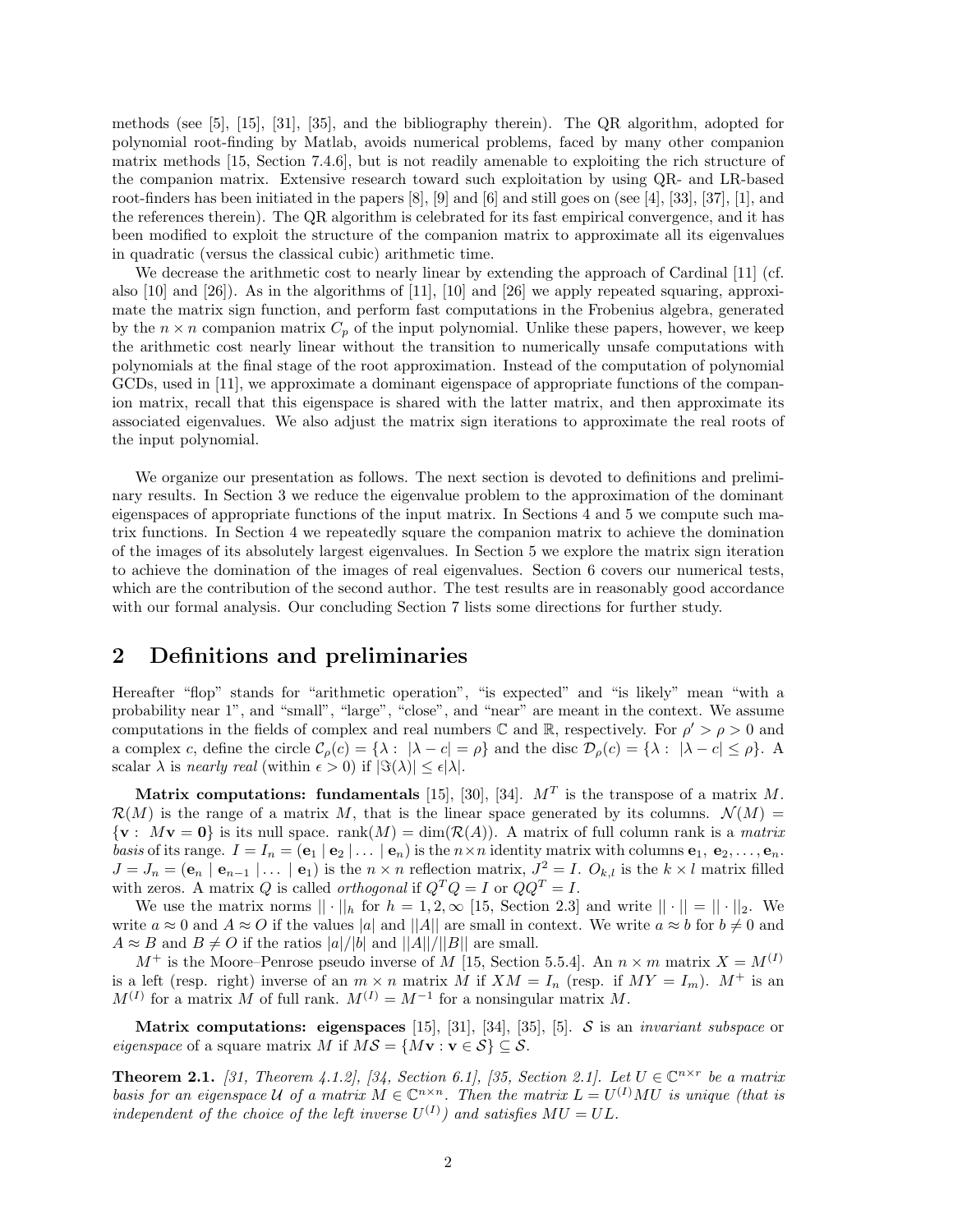The above pair  $\{L, \mathcal{U}\}\$ is an eigenpair of a matrix M, L is its eigenblock, and U is the associated eigenspace of the matrix L [31]. If  $L = \lambda I_n$ , then also  $\{\lambda, \mathcal{U}\}\$ is called an eigenpair of a matrix M. In this case  $\det(\lambda I - M) = 0$ , whereas  $\mathcal{N}(M - \lambda I)$  is the eigenspace associated with the eigenvalue  $\lambda$ , made up of its eigenvectors.  $\Lambda(M)$  is the set of all eigenvalues of M, called its spectrum.  $\rho(M) = \max_{\lambda \in \Lambda(M)} |\lambda|$  is the spectral radius of M. Theorem 2.1 implies that  $\Lambda(L) \subseteq \Lambda(M)$ . For an eigenpair  $\{\lambda, \mathcal{U}\}\$  write  $\psi = \min |\lambda/\mu|$  over  $\lambda \in \Lambda(L)$  and  $\mu \in \Lambda(M) - \Lambda(L)$ . Call the eigenspace U dominant if  $\psi > 1$ , dominated if  $\psi < 1$ , strongly dominant if  $1/\psi \approx 0$ , and strongly dominated if  $\psi \approx 0.$ 

We readily verify the following results.

**Theorem 2.2.** Suppose M is a square matrix, U is its eigenspace, and a rational function  $f(M)$ is defined on the spectrum of the matrix M. Then  $\Lambda(f(M)) = f(\Lambda(M))$ , and U is an eigenspace of the matrix  $f(M)$ .

Polynomials and companion matrices. Write

$$
p(x) = \sum_{i=0}^{n} p_i x^i = p_n \prod_{j=1}^{n} (x - \lambda_j),
$$
\n(2.1)

$$
p_{rev}(x) = x^n p(1/x) = \sum_{i=0}^n p_i x^{n-i} = p_n \prod_{j=1}^n (1 - x\lambda_j),
$$
\n(2.2)

$$
C_p = \begin{pmatrix} 0 & & & & -p_0/p_n \\ & \ddots & & & & -p_1/p_n \\ & & \ddots & & & \vdots \\ & & \ddots & & & \vdots \\ & & & 0 & -p_{n-2}/p_n \\ & & & & 1 & -p_{n-1}/p_n \end{pmatrix}
$$

and  $C_{p_{\text{rev}}} = JC_pJ$  are the  $n \times n$  companion matrices of the polynomials  $p(x) = \det(xI_n - C_p)$  and  $p_{rev}(x) = \det(xI_n - C_{p_{rev}})$ , respectively.

**Fact 2.1.** (See [11] or [26].) The companion matrix  $C_p \in \mathbb{C}^{n \times n}$  of a polynomial  $p(x)$  of (2.1) generates a matrix algebra  $A_p$ . One needs  $O(n)$  flops for addition,  $O(n \log n)$  flops for multiplication, and  $O(n \log^2 n)$  flops for inversion in this algebra.

## 3 Approximation of the dominant eigenvalues

### Algorithm 3.1. Dominant Eigen-solving with a Random Multiplier.

INPUT: an  $n \times n$  matrix M, its rational function  $\phi(M)$  having a dominant eigenspace U (shared with the matrix M, but is not assumed to be dominant for it), an upper bound  $r_{+}$  on an unknown dimension rof the eigenspace  $U$ , and a positive integer h.

OUTPUT: Approximations to the eigenvalues of the matrix  $M$  associated with the eigenspace  $\mathcal{U}$ .

#### COMPUTATIONS:

- 1. Generate a standard Gaussian random  $n \times r_+$  matrix G and compute the  $n \times r_+$  matrix  $(\phi(M))^h$ G.
- 2. Compute the Q factor of the rank revealing QR factorization of the matrix  $\phi(M)G$ .
- 3. Compute the left inverse  $\widehat{U}^{(I)}$  of the matrix  $\widehat{U}$ .
- 4. Compute the matrix  $\widehat{L} = \widehat{U}^{(I)} \phi(M) \widehat{U}$ .
- 5. Apply the QR algorithm to the matrix  $\widehat{L}$  and output its eigenvalues.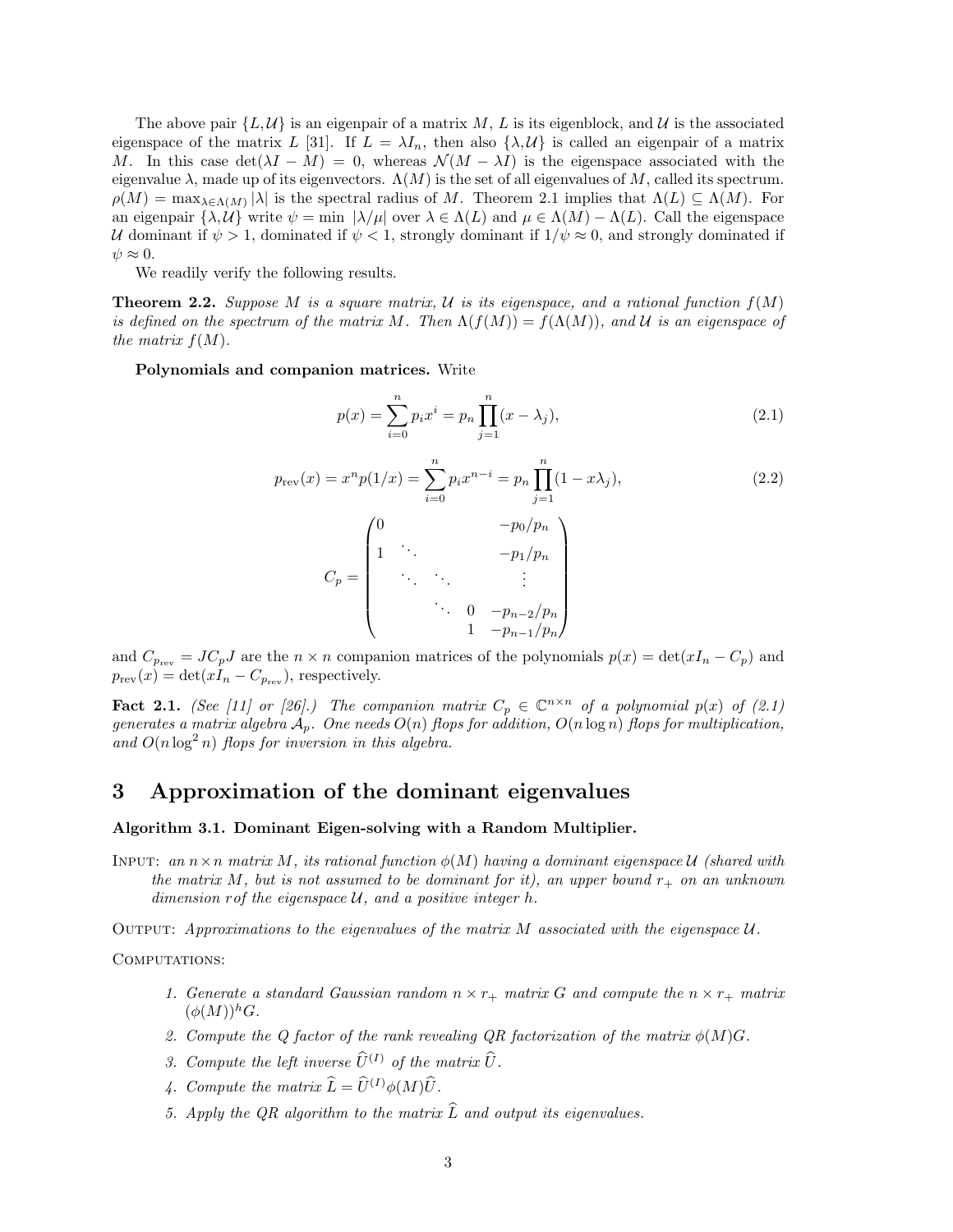Stage 2 amounts to h steps of the Power Method  $[15]$ ,  $[31]$ . By extending the analysis in  $[17]$  we readily deduce that even for  $h = 1$  the matrix Q computed at Stage 2 is expected to approximate an orthogonal matrix basis U for the dominant eigenspace of the matrix  $\phi(M)$  provided that the matrix  $\phi(M)$  has a strongly dominant eigenspace. Now correctness of our randomized algorithm follows from Theorem 2.2. At Stage 1 we generate  $nr_{+}$  i.i.d. Gaussian random values, but instead we can employ  $r_{+}$  uniform i.i.d. choices among the n coordinate vectors by using SRFT multipliers, at the price of only a minor deterioration of the probability of obtaining a desired approximation of the matrix basis (see the definitions and results on using SRFT matrices in [17, Section 11]). By virtue of Fact 2.1 we only need  $O(hnr + \log n)$  flops for computing the product  $\phi(M)G$  at Stage 1 provided that  $\phi(M) \in \mathcal{A}_p$ .  $O(nr_+^2)$  flops are used at its Stages 2, 3 and 4, and  $O(r_+^3)$  flops at Stage 5. Overall we use  $O(((r_+ + h \log n)n + r_+^2)r_+)$  flops at Stages 1–5, not counting the cost of generating the random parameters.

**Remark 3.1.** We can approximate the dominated eigenvalues of a matrix  $\phi(M)$  or a cluster of its eigenvalues isolated about a complex point  $\mu$  by applying the above algorithms to the matrix  $(\phi(M))^{-1}$ or  $(\mu I - (\phi(M)))^{-1}$ , respectively.

Remark 3.2. Seeking a single eigenvalue of a matrix M we can apply the Power (resp. Inverse Power) Method (cf. [15, Sections 7.3.1 and 7.6.1]) to approximate an eigenvector **v** of the matrix  $\phi(M)$  in its dominant (resp. dominated) eigenspace U. This eigenvector is shared with the matrix M by virtue of Theorem 2.2, and we can approximate the associated eigenvalue by the Rayleigh quotient  ${\bf v}^TM{\bf v}/{\bf v}^T{\bf v}$  or a simple quotient  ${\bf v}^TM{\bf e}_j/{\bf v}^T{\bf e}_j$  for a fixed or random integer  $j,\,1\leq j\leq n.$  We can employ deflation or reapply our algorithm for other initial approximations to approximate the other eigenvalues of the matrix M (cf. Section 5.5).

**Remark 3.3.** The matrix  $\widehat{L}$  has the size  $r_+ \times r_+$  and shares r desired and  $r_+ - r$  extraneous eigenvalues with the matrix M. For example, in numerical real eigen-solving the spectrum of the matrix  $\tilde{L}$  consists of all real and nearly real eigenvalues of the matrix M. Having them approximated we can readily select among them the r real eigenvalues.

# 4 Repeated squaring in the Frobenius algebra with simplified recovery of the eigenvalues

Clearly for sufficiently large integers k, the matrices  $M^k$  have dominant eigenspace U associated with the set of the absolutely largest eigenvalues of  $M$ . For a fixed or random real or complex shift s write  $M_0 = M - sI$  and compute  $M_0^{2^h}$  in h squarings,

$$
M_{h+1} = a_h M_h^2, \ a_h \approx 1/||M_h||^2 \text{ for } h = 0, 1, ... \tag{4.1}
$$

Then for a sufficiently large integer h the matrix  $M_h$  has a dominant eigenspace, and Algorithm 3.1 is expected to approximate the dominant eigenvalues provided that we know an upper bound  $r_{+}$ on the dimension of their eigenspace.

For  $M = C_p$  we can follow [11] and apply the FFT-based algorithms that support Fact 2.1 to perform every squaring and every multiplication in  $O(n \log n)$  flops. The bottleneck of that paper and its amelioration in [26] is the recovery of the roots of  $p(x)$  at the end of the squaring process where  $|\lambda_i| \approx |\lambda_k|$  for  $j \neq k$ . The paper [26] relieves some difficulties of [11] by employing approximations to the roots of  $p'(x)$ ,  $p''(x)$ , etc., but these techniques are still too close to the symbolic recovery methods of the paper [11], which operates with polynomials and does not employ numerical linear algebra. In contrast Algorithm 3.1 reduces the computation of the  $r$  eigenvalues of a selected subset of the spectrum  $\Lambda(M)$  to eigen-solving for the  $r_+ \times r_+$  matrix  $\overline{L}$ , and this computation is simple unless we know only a large upper bound on the number of the absolutely largest eigenvalues.

Now replace  $M_0$  in (4.1) by  $M_0 = (M - \sigma I)^{-1}$  for a fixed complex  $\sigma$ . Then Algorithm 3.1 approximates the dominant eigenspace of the matrix  $M_h$  for a large integer h and the associated set of the eigenvalues of M, which are the nearest to the point  $\sigma$ . E.g., this is the set of the absolutely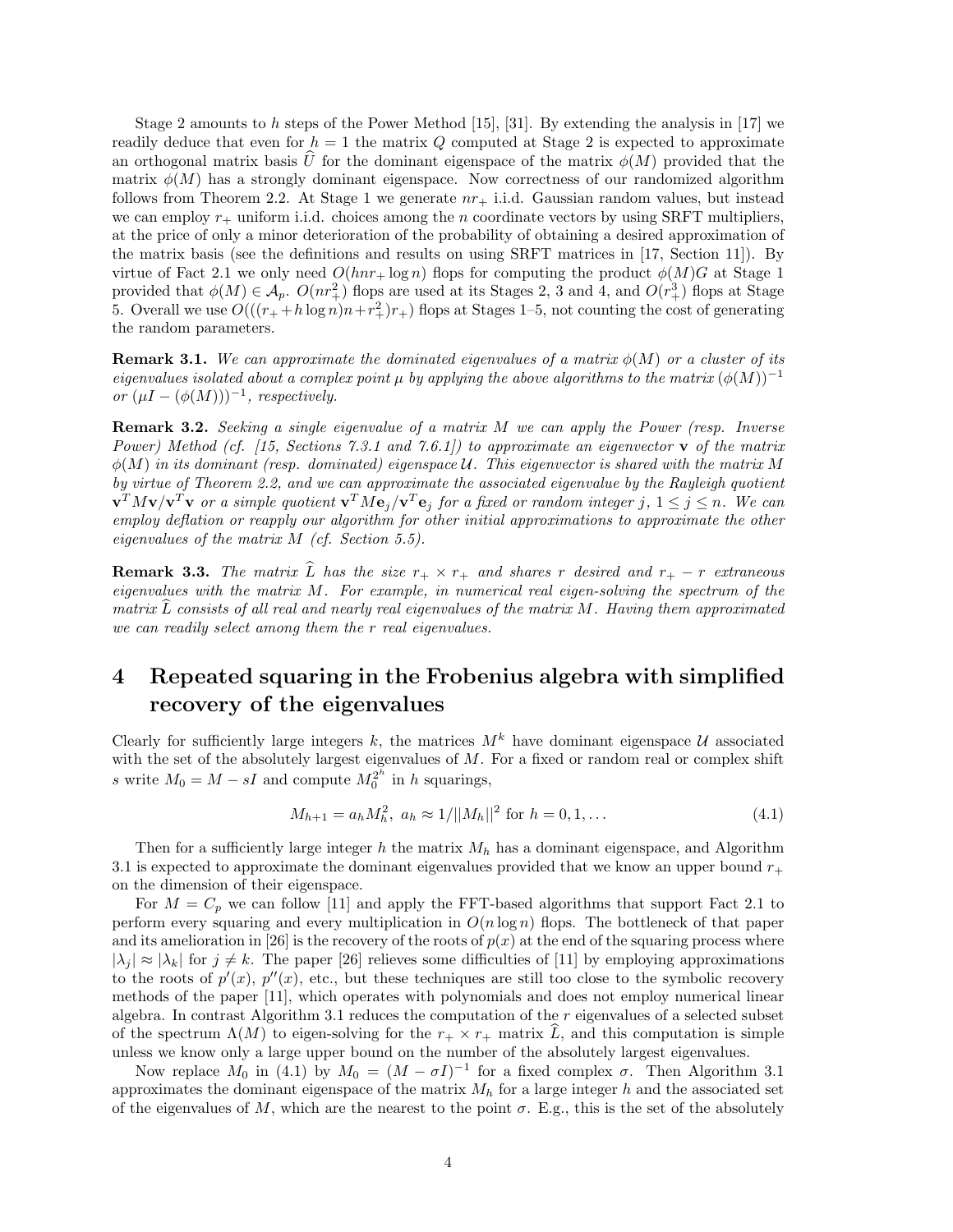smallest eigenvalues where  $\sigma = 0$ . For  $M = C_p$  we can alternatively write  $M_0 = C_{p_{rev}(x-\sigma)}$  in (4.1) to replace the inversion of the shifted companion matrix with the shift by  $\sigma$  of the variable x of the polynomial  $p(x)$  and the reversion of the order of its coefficients.

# 5 The generation and computation of the dominant eigenspaces by approximating the matrix sign function

### 5.1 The matrix sign function: definition and basic properties

**Definition 5.1.** For two real numbers  $x \neq 0$  and y, the function sign  $(x + y\sqrt{-1})$  is equal to 1 if  $x > 0$  and is equal to  $-1$  if  $x < 0$ .

**Definition 5.2.** (See [16].) Let  $A = ZJZ^{-1}$  be a Jordan canonical decomposition of an  $n \times n$  matrix A where  $J = \text{diag}(J_-, J_+), J_-$  is a  $p \times p$  matrix and all its p diagonal entries have negative real parts, whereas  $J_+$  is a  $q \times q$  matrix and all its q diagonal entries have positive real parts. Then sign(A) =  $Z \operatorname{diag}(-I_p, I_q) Z^{-1}$ . Equivalently  $sign(A) = A(A^2)^{-1/2}$  or  $sign(A) = \frac{2}{\pi} A \int_0^{\infty} (t^2 I_n + A^2)^{-1} dt$ .

**Definition 5.3.** Assume the matrices  $A = ZJZ^{-1}$ ,  $J_{-}$  and  $J_{+}$  above, except that  $n = p + q + r$  and  $J = \text{diag}(J_-, J_0, J_+)$  for a r × r matrix  $J_0$  whose all r diagonal entries have real parts 0. Then fix some  $r \times r$  real diagonal matrix  $D_r$ , e.g.,  $D_r = O_{r,r}$ , and define a generalized matrix sign function  $sign(A)$  by writing  $sign(A) = Z \operatorname{diag}(-I_p, D_r \sqrt{-1}, I_q) Z^{-1}$ .

We have the following simple but basic results.

**Theorem 5.1.** Assume the generalized matrix sign function sign(A) defined for an  $n \times n$  matrix  $A = ZJZ^{-1}$ . Then for some real  $r \times r$  diagonal matrix  $D_r$  we have

$$
I_n - \text{sign}(A) = Z^{-1} \text{ diag}(2I_p, I_r - D_r \sqrt{-1}, O_{q,q}) Z,
$$
  
\n
$$
I_n + \text{sign}(A) = Z^{-1} \text{ diag}(O_{p,p}, I_r + D_r \sqrt{-1}, 2I_q) Z,
$$
  
\n
$$
I_n - \text{sign}(A)^2 = Z^{-1} \text{ diag}(O_{p,p}, I_r + D_r^2, O_{q,q}) Z.
$$

**Corollary 5.1.** Under the assumptions of Theorem 5.1 the matrix  $I_n - \text{sign}(A)^2$  has dominant eigenspace of dimension  $r$  associated with the eigenvalues of the matrix  $A$  that lie on the imaginary axis  $\mathcal{IA} = {\lambda : \Re(\lambda) = 0}$ , whereas the matrices  $I_n - \text{sign}(A)$  (resp.  $I_n + \text{sign}(A)$ ) have dominant eigenspaces associated with the eigenvalues of A that either lie on the left (resp. right) of the axis *IA* or lie on this axis and have nonzero images in  $I_n$  − sign(A) (resp.  $I_n$  + sign(A)).

### 5.2 Eigen-solving by applying matrix sign approximation and Quad Tree construction

Having the matrices A and  $\phi(A) = I_n - \text{sign}(A)$  (resp.  $\phi(A) = I_n + \text{sign}(A)$ ) available, we can apply Algorithm 3.1 to approximate all eigenvalues of the matrix A that lie either on the axis  $IA$  or on the left (resp. right) from it. The algorithm would compute square matrices  $\hat{L}$  of dimensions  $p_+$ and  $q_+$ , respectively, where  $p \leq p_+ \leq p + r$  and  $q \leq q_+ \leq q + r$ . For  $M = C_p$  this is associated with splitting out a factor of the polynomial  $p(x)$  having degree  $p_+$  or  $q_+$ . If this degree is large, then typically we observe dramatic growth of the coefficients in the transition from the polynomial to the factor. (Consider, e.g., splitting the polynomial  $x<sup>n</sup> + 1$  into the product of two factors of about the same degree and such that all roots of one of them have positive real parts.) We are not led to such problem, however, if we work with matrices and if we approximate their eigenspaces associated with the eigenvalues lying in a bounded region. In the rest of this section we will briefly comment on this approach.

The subdivision techniques (cf. [25]) enable us to deal with matrices whose sizes are decreased recursively, and we can stop when their eigenvalues are the roots of the small degree factors of the polynomial  $p(x)$ , and so the coefficients of these factors are of the same order of magnitude as their roots. The approach relies on the following simple fact.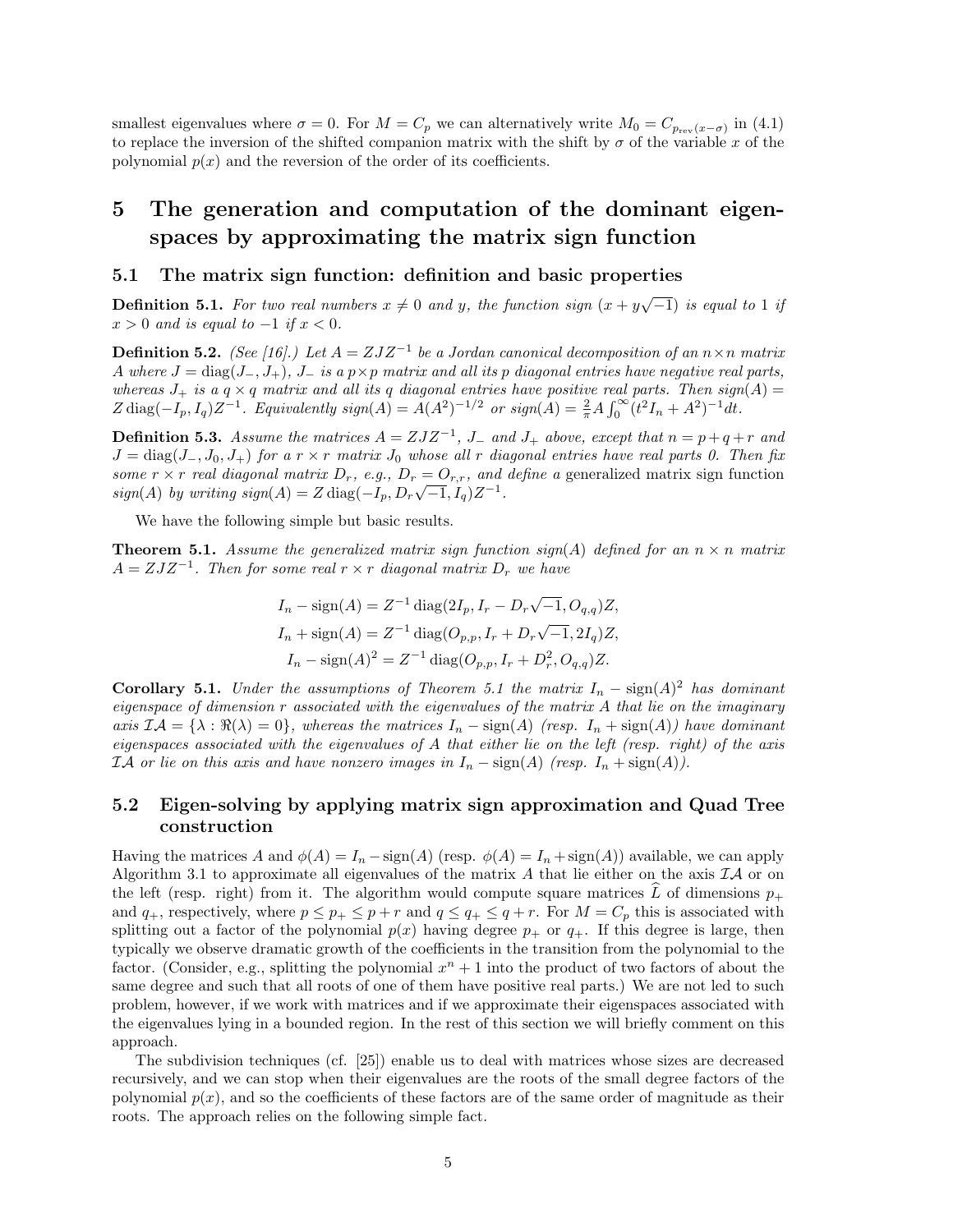Fact 5.1. Suppose U and V are two eigenspaces of A and  $\Lambda(U)$  and  $\Lambda(V)$  are the sets of the associated eigenvalues. Then  $\Lambda(U) \cap \Lambda(V)$  is the set of the eigenvalues of A associated with the eigenspace  $U \cap V$ .

By computing the matrix sign function of the matrices  $\alpha A - \sigma I$  for various selected pairs of complex scalars  $\alpha$  and  $\sigma$ , we can define the eigenspace of the matrix A associated with the eigenvalues lying in a selected region on the complex plane bounded by straight lines, e.g., in any rectangle. In particular this supports the search policy widely known as Quad Tree Construction, proposed by H. Weyl in 1924 for polynomial root-finding. Strengthened by some modern techniques of numerical computing, Weyl's algorithm is practically promising and supports the record Boolean complexity estimates for approximating a single root of a univariate polynomial [25]. By including matrix inversions into these computations, we define the eigenvalue regions bounded by straight lines, their segments, circles and their arcs.

### 5.3 Iterative algorithms for computing the matrix sign function and their convergence

[16, equations (6.17)–(6.20)] define effective iterative algorithms for approximating the square root function  $B^{1/2}$ . One can readily extend them to approximating the matrix sign function sign(A) =  $A(A^2)^{-1/2}$ . [16, Chapter 5] presents a number of effective iterative algorithms devised directly for the matrix sign function. Among them we recall Newton's iteration

$$
N_0 = A, N_{i+1} = 0.5(N_i + \alpha_i N_i^{-1}), i = 0, 1, ...,
$$
\n(5.1)

based on the Möbius transform  $x \to (x + 1/x)/2$ , and the [2/0] Padé iteration

$$
N_0 = A, N_{i+1} = (15I_n - 10N_i^2 + 3N_i^4)N_i/8, i = 0, 1, ...
$$
\n(5.2)

Theorem 2.2 implies the following simple corollary.

**Corollary 5.2.** Assume iterations (5.1) and (5.2) where neither of the matrices  $N_i$  is singular. Let  $\lambda = \lambda^{(0)}$  denote an eigenvalue of the matrix  $N_0$  and define

$$
\lambda^{(i+1)} = (\lambda^{(i)} + (\lambda^{(i)})^{-1})/2 \text{ for } i = 0, 1, ...,
$$
\n(5.3)

$$
\lambda^{(i+1)} = \lambda^{(i)} (15 - 10(\lambda^{(i)})^2 + 3(\lambda^{(i)})^4)/8, \ i = 0, 1, \dots
$$
\n(5.4)

Then  $\lambda^{(i)} \in \Lambda(N_i)$  for  $i = 1, 2, \ldots$  provided the pairs  $\{N_i, \lambda^{(i)}\}$  are defined by the pairs of equations  $(5.1), (5.3)$  or  $(5.2), (5.4),$  respectively.

**Corollary 5.3.** In iterations (5.3) and (5.4) the images  $\lambda^{(i)}$  of an eigenvalue  $\lambda$  of the matrix  $N_0$ for all i lie on the imaginary axis  $IA$  if so does  $\lambda$ .

By virtue of the two following theorems, the sequences  $\{\lambda^{(0)}, \lambda^{(1)}, \dots\}$  defined by equations (5.3) and  $(5.4)$  converge to  $\pm 1$  exponentially fast right from the start. The convergence is quadratic for sequence (5.3) where  $\Re(\lambda) \neq 0$  and cubic for sequence (5.4) where  $|\lambda - \text{sign}(\lambda)| \leq 1/2$ .

**Theorem 5.2.** (See [16], [10, page 500].) Write  $\lambda = \lambda^{(0)}$ ,  $\delta = \text{sign}(\lambda)$  and  $\gamma = |\frac{\lambda - \delta}{\lambda + \delta}|$ . Assume (5.3) and  $\Re(\lambda) \neq 0$ . Then  $|\lambda^{(i)} - \delta| \leq \frac{2\gamma^{2^i}}{1-\gamma^{2^i}}$  for  $i = 0, 1, \ldots$ .

**Theorem 5.3.** Write  $\gamma_i = |\lambda^{(i)} - \text{sign}(\lambda^{(i)}|)$  for  $i = 0, 1, \ldots$  Assume (5.4) and  $\gamma_0 \leq 1/2$ . Then  $\gamma_i \leq \frac{32}{113} (\frac{113}{128})^{3^i}$  for  $i = 1, 2, ...$ 

*Proof.* Complete the proof of [10, Proposition 4.1] by using the bound  $\gamma_0 \leq 1/2$ . First verify that  $\gamma_{i+1} = \gamma_i^3 |3(\lambda^{(i)})^2 + 9\lambda^{(i)} + 8|/8$  and therefore  $\gamma_{i+1} \le \frac{113}{32} \gamma_i^3$  for  $i = 0, 1, \ldots$  Now the claimed bounds follow by induction on i for  $\gamma_0 \leq 1/2$ .  $\Box$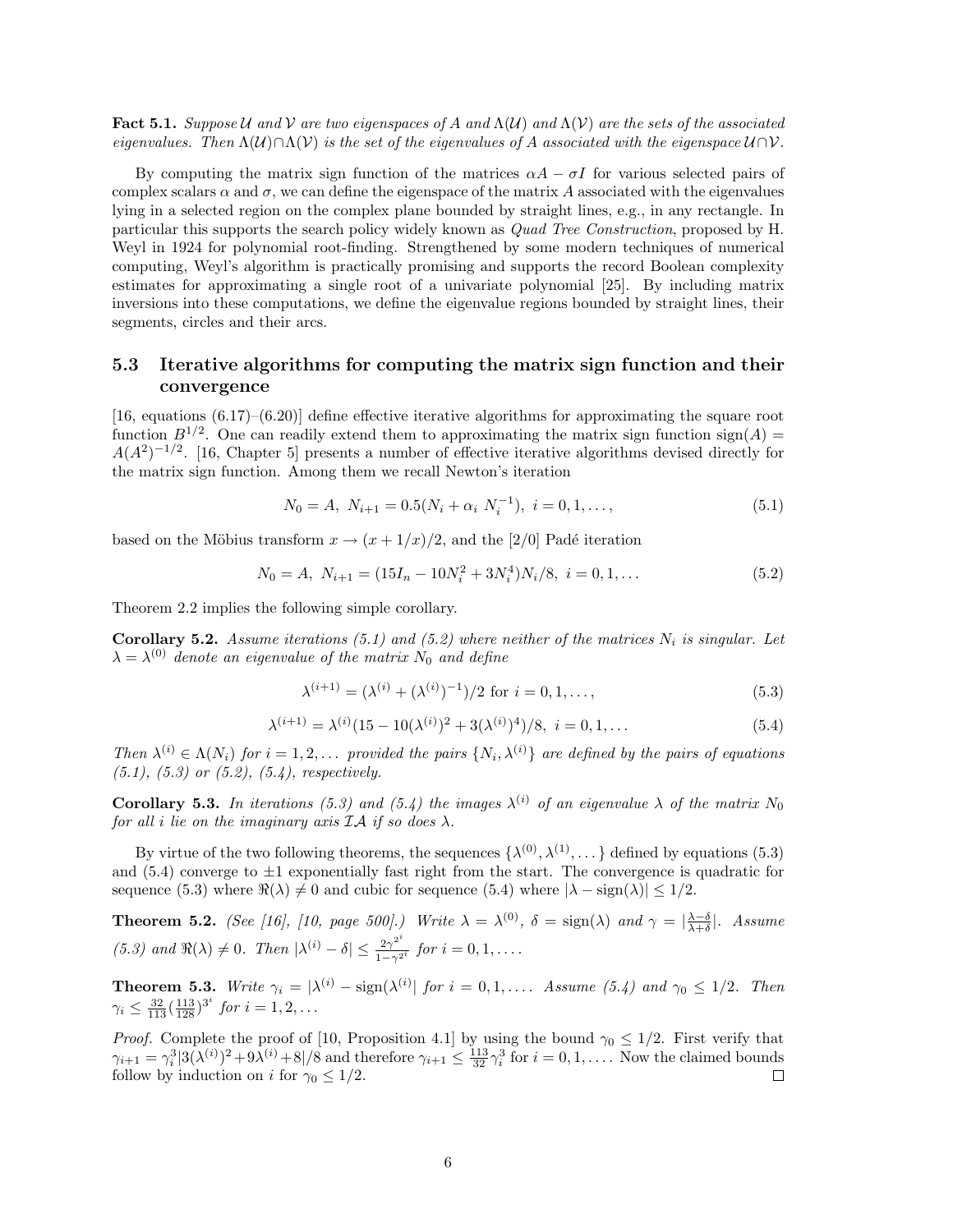### 5.4 Real versions of Newton's and Padé's iterations

Having the matrix  $F(A) = I_n - \text{sign}(A)^2$  available, we can apply Algorithm 3.1 to approximate the eigenvalues of the matrix A that lie on the axis  $I\mathcal{A}$ , and we can devise real eigen-solvers for a real  $n \times n$  matrix M, based on applying these techniques to the matrix  $A = M\sqrt{-1}$ . Next we modify this approach slightly, to avoid involving nonreal values. We substitute  $N_0 = M$  in lieu of  $N_0 = A$ into matrix sign iterations (5.1) and (5.2) and equivalently rewrite them as follows,

$$
N_0 = M, N_{i+1} = 0.5(N_i - N_i^{-1}) \text{ for } i = 0, 1, ...,
$$
\n(5.5)

$$
N_0 = M, N_{i+1} = -(3N_i^5 + 10N_i^3 + 15N_i)/8 \text{ for } i = 0, 1, ....
$$
\n(5.6)

The matrices  $N_i$  and the images  $\lambda^{(i)}$  of every real eigenvalue  $\lambda$  of M are real for all i, whereas the results of Theorems 5.2 and 5.3 are immediately extended. The images of every nonreal point the results of Theorems 5.2 and 5.3 are immediately extended. The images of every nonreal point  $\lambda$  converge to the complex point sign( $\Im(\lambda)\sqrt{-1}$  with quadratic rate under (5.5) if  $\Re(\lambda) \neq 0$  and  $\lambda$  converge to the complex point sign( $\Im(\lambda)/\sqrt{-1}$  with quadratic rate under (5.5) if  $\Re(\lambda) \neq 0$  and with cubic rate under (5.6) if  $\lambda \in \mathcal{D}_{1/2}(\text{sign}(\Im(\lambda))/\sqrt{-1})$ . Under the maps  $M \to I_n + N_i^2$  for the matrices  $N_i$  of the above iterations, the images  $1 + (\lambda^{(i)})^2$  of nonreal eigenvalues  $\lambda$  of the matrix M converge to 0 as long as the iteration is initiated in its basin of convergence, whereas the images of a real point  $\lambda$  are real and are at least 1 for all i. Thus for sufficiently large integers i we yield strong domination of the eigenspace of the matrix  $N_i$  associated with the images of the real eigenvalues of the matrix M.

### 5.5 Newton's iteration with shifts for real matrix sign function

Iteration (5.5) fails where for some integer i the matrix  $N_i$  is singular or nearly singular, that is has an eigenvalue equal to 0 or lying near 0, but then we can approximate this eigenvalue by applying the Rayleigh Quotient Iteration [15, Section 8.2.3], [7] or the Inverse Orthogonal Iteration [15, page 339].

If we seek other real eigenvalues as well, we can deflate the matrix M and apply Algorithm 3.1 to the resulting matrix of a smaller size. Alternatively we can apply it to the matrix  $N_i + \rho_i I_n$  for a shift  $\rho_i$  randomly generated in the range  $-r \leq \rho_i \leq r$  for a positive r. We choose the value r reasonably small and then can expect to avoid degeneracy and, by virtue of Theorems 5.2 and 5.3, to have the images of all nonreal eigenvalues of  $M$  still rapidly converging to a small neighborhood of the points  $\pm\sqrt{-1}$ , thus ensuring their isolation from the images of the real eigenvalues.

### 5.6 Controlling the norms in the Padé's  $[2/0]$  iterations

We have no singularity problem with iteration  $(5.6)$ , but have numerical problems where the norms  $||N_i||$  grow large. If the nonreal eigenvalues of the matrix  $N_0$  lie in the union of the two discs  $\mathcal{D}_{1/2}(\pm\sqrt{-1})$ , then their images also stay there by virtue of a simple extension of Theorem 5.3, and then the norms  $||N_i||$  can be large only where some real eigenvalues of the matrices  $N_i$  are absolutely large.

Now suppose the nonreal eigenvalues of the matrix M have been mapped into the union of the two discs  $\mathcal{D}_{y_i}(\pm \sqrt{-1})$  for  $0 < y_i < 0.1$ . (One or two steps (5.6) move every  $\mu \in \mathcal{D}_{1/2}(\pm \sqrt{-1})$ into the discs  $\mathcal{D}_{y_i}(\pm\sqrt{-1})$ , cf. Theorem 5.3.) Then the transformation  $N_i \to N_i(N_i^2 + 2I_n)^{-1}$ confronts excessive norm growth by mapping all real eigenvalues of  $N_i$  into the range  $\left[-\frac{1}{4}\sqrt{2},\frac{1}{4}\sqrt{2}\right]$ commons excessive norm growth by mapping an real eigenvalues of  $N_i$  into the range  $\lfloor \frac{-i}{4} \rfloor$ <br>and mapping all nonreal eigenvalues of  $N_i$  into the discs  $\mathcal{D}_{w_i}(\pm \sqrt{-1})$  for  $w_i \leq \frac{1+ y_{ii}}{1-2w_i}$  $\frac{1+y_i}{1-2y_i-y_i^2}$ . E.g.,  $w_i < 0.4$  for  $y_i = 0.1$ , whereas  $w_i < 0.17$  for  $y_i = 0.05$ , and then single step (5.6) would more than compensate for such a minor dilation of the discs  $\mathcal{D}_{y_i}(\pm\sqrt{-1})$  (see Theorem 5.3).

## 6 Numerical tests

We performed a series of numerical tests in the Graduate Center of the City University of New York using a Dell server with a dual core 1.86 GHz Xeon processor and 2G memory running Windows Server 2003 R2. The test Fortran code was compiled with the GNU gfortran compiler within the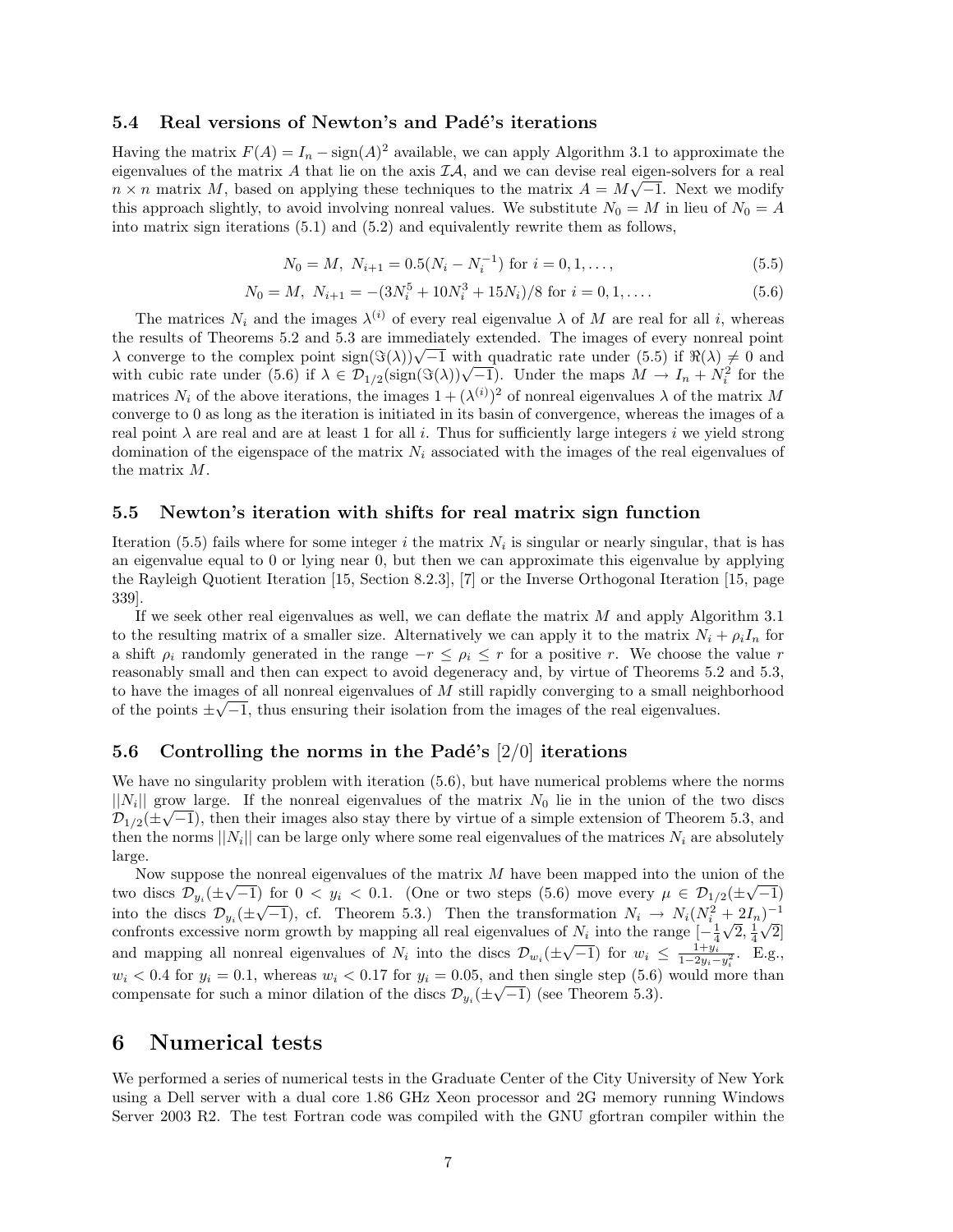Cygwin environment. We generated random numbers with the  $random_number()$  intrinsic Fortran function assuming the uniform probability distribution over the range  $\{x: 0 \le x < 1\}$ . To shift to the range  $\{y : b \le y \le a + b\}$  for fixed real a and b, we applied the linear transform  $x \to y = ax + b$ .

We tested our algorithms for the approximation of the eigenvalues of  $n \times n$  companion matrix  $C_p$  and of the shifted matrix  $C_p - sI_n$  defined by polynomials  $p(x)$  with random real coefficients for  $n = 64,128,256$  and by random real s. For each class of matrices, each input size and each iterative algorithm we generated 100 input instances and run 100 tests. Our tables show the minimum, maximum, and average (mean) numbers of iteration loops in these runs (until convergence) as well as the standard deviations in the columns marked by "min", "max", "mean", and "std", respectively. We applied repeated squaring of Section 4 to the matrix  $C_p - sI$ , where we used shifts s because polynomials  $p(x)$  with random real coefficients tend to have all roots near the circle  $C_1(0)$ and consequently repeated squaring of  $C_p$  advances towards eigen-solving very slowly. We applied real Newton's iteration (5.5) to approximate the matrix sign function for the matrix  $C_p$  using no shifts. Then we applied Algorithm 3.1 to approximate real eigenvalues.

In both groups of the tests we output roots with at least four correct decimals. In our next group of tests we output roots with at least three correct decimals. In these tests we applied real Pad´e iteration (5.6) without stabilization to the matrices produced by five Newton's steps (5.5). Table 6.1 displays the results of our tests of repeated squaring of Section 4. The first three lines show the dimension of the output subspace and the matrix L. The next three lines show the number of squarings performed until convergence. Table 6.2 displays the number of Newton's steps (5.5) performed until convergence.

Table 6.4 covers the tests where we first performed five Newton's steps (5.5) followed by sufficiently many Padé steps  $(5.6)$  required for convergence. The first three lines of the table show the number of the Padé steps. The next three lines display the percent of the real roots of the polynomials  $p(x)$  that the algorithm computed with at least three correct decimals (compared to the overall number of the real eigenvalues of  $L$ ). The next three lines show the increased percent of computed roots when we refined the crude approximations by means of Rayleigh Quotient iteration. The iteration rapidly converged from all these initial approximations but in many cases to the same roots from distinct initial points.

| $\, n$ | dimension/squarings | min | max | mean | std  |
|--------|---------------------|-----|-----|------|------|
| 64     | dimension           |     | 10  | 5.31 | 2.79 |
| 128    | dimension           |     | 10  | 3.69 | 2.51 |
| 256    | dimension           |     | 10  | 4.25 | 2.67 |
| 64     | squarings           |     | 10  | 7.33 | 0.83 |
| 128    | squarings           | 5   | 10  | 7.37 | 1.16 |
| 256    | squarings           | 5   | 11  | 7.13 | 1.17 |

Table 6.1: Repeated Squaring

Table 6.2: Newton's iteration (5.5).

| $\boldsymbol{n}$ | min | max | mean  | std  |
|------------------|-----|-----|-------|------|
| 64               |     | 11  | 8.25  | 0.89 |
| 128              |     | 11  | 9.30  | 0.98 |
| 256              |     | 13  | 10 22 | 0.88 |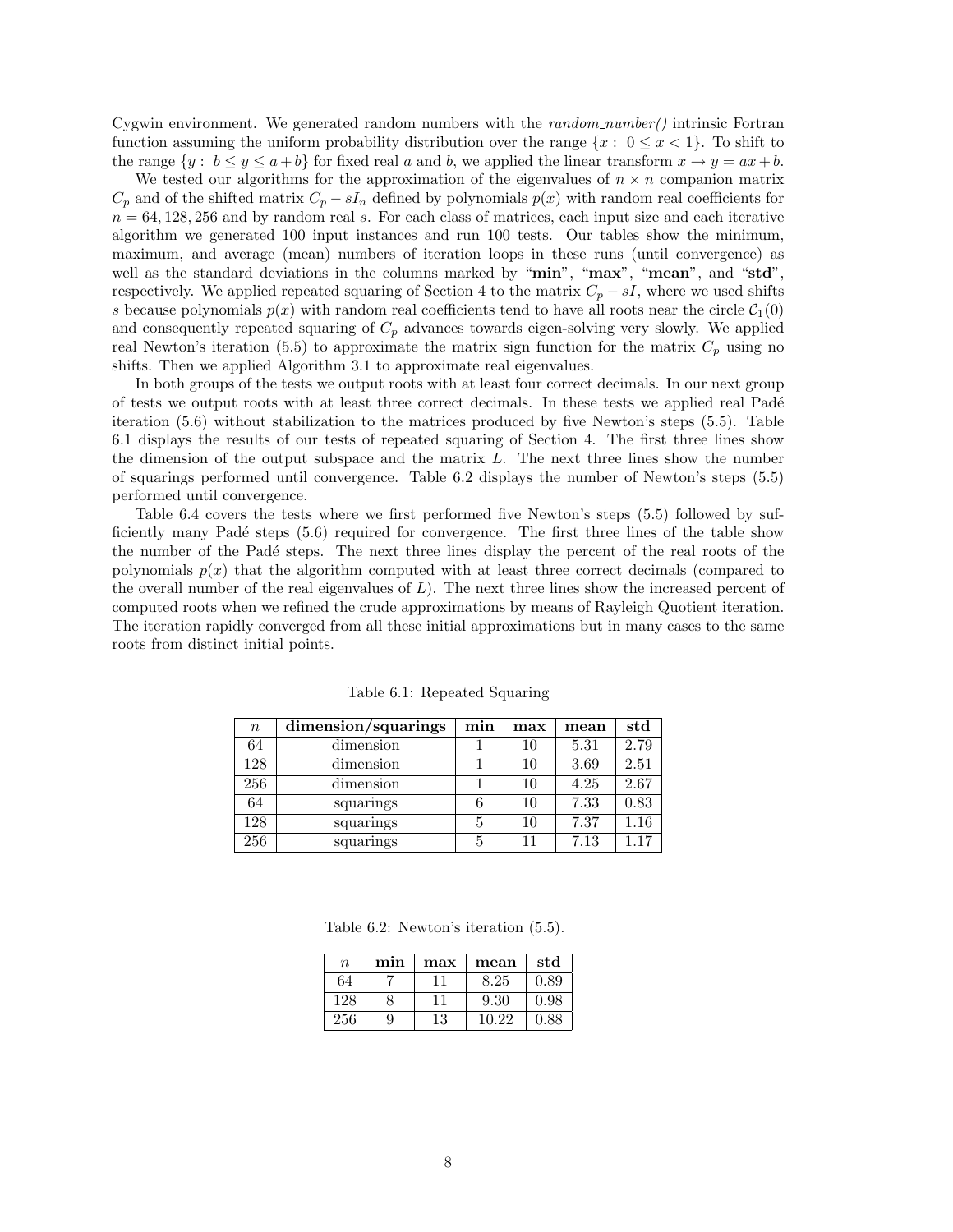| $\boldsymbol{n}$ | P-steps or $%$    | min | max | mean | $_{\rm std}$ |
|------------------|-------------------|-----|-----|------|--------------|
| 64               | P-steps           |     | 4   | 2.17 | 0.67         |
| 128              | P-steps           | 1   | 4   | 2.05 | 0.63         |
| 256              | P-steps           |     | 3   | 1.99 | 0.58         |
| 64               | $\%$ w/o RQ steps |     | 100 | 64   | 28           |
| 128              | $\%$ w/o RQ steps |     | 100 | 39   | 24           |
| 256              | $\%$ w/o RQ steps |     | 100 | 35   | 20           |
| 64               | $\%$ w/RQ steps   |     | 100 | 89   | 19           |
| 128              | $\%$ w/RQ steps   |     | 100 | 74   | 26           |
| 256              | $\%$ w/RQ steps   |     | 100 | 75   | 24           |

Table 6.3: 5 N-steps  $(5.5) +$  P-steps  $(5.6)$ 

Table 6.4: 5 N-steps  $(5.5) +$  P-steps  $(5.6)$ 

| $\boldsymbol{n}$ | P-steps or $\%$   | min            | max | mean | $_{\rm std}$ |
|------------------|-------------------|----------------|-----|------|--------------|
| 64               | P-steps           | 2              | 8   | 4.26 | 1.19         |
| 128              | P-steps           | $\overline{2}$ | 10  | 4.20 | 1.23         |
| 256              | P-steps           | $\overline{2}$ | 6   | 4.24 | 1.22         |
| 64               | $\%$ w/o RQ steps | $\Omega$       | 100 | 67   | 26           |
| 128              | $\%$ w/o RQ steps |                | 100 | 43   | 24           |
| 256              | $\%$ w/o RQ steps | $\Omega$       | 100 | 33   | 23           |
| 64               | $\%$ w/RQ steps   | $\Omega$       | 100 | 87   | 21.3         |
| 128              | $\%$ w/RQ steps   |                | 100 | 87   | 20.5         |
| 256              | $\%$ w/RQ steps   | $\Omega$       | 100 | 88   | 21.5         |

## 7 Discussion

While presenting a number of promising approaches we have only partly developed them to demonstrate their power and to motivate further research efforts. In some cases we skipped even some known efficient modifications. For example, one can dramatically accelerate initial convergence of Newton's iteration (5.1) for computing matrix sign function and can make it more robust by means of the following scaling,

$$
N_0 = A, N_{i+1} = 0.5(N_i + \alpha_i N_i^{-1}), \ \alpha_i^2 = ||N_i^{-1}||/||N_i||, \ i = 0, 1, \dots,
$$
\n(7.1)

which for our variation can be rewritten as follows,

$$
N_0 = M, N_{i+1} = 0.5(N_i - \alpha_i N_i^{-1}) \text{ for } \alpha_i^2 = ||N_i^{-1}||/||N_i|| \text{ and } i = 0, 1, \dots
$$
 (7.2)

One can expect to see new advances of our approaches, e.g., based on more intricate maps of the complex plane and employing appropriate shifts and scaling of the matrices involved into our iterative algorithms. Another potential resource of further progress is the combination with other matrix eigen-solvers and polynomial root-finders, for example, a variant of the Lanczos algorithm for real eigen-solving, the Rayleigh Quotient iteration, and the subdivision and continued fraction methods of polynomial root-finding (see [13], [14], [18], [22], [32], [36], and the bibliography therein). Various symbolic techniques can supply auxiliary information for our computations (e.g., the number of real roots and their bounds) and can handle the inputs that are hard for numerical treatment.

Acknowledgements: Our research has been supported by NSF Grant CCF–1116736 and PSC CUNY Awards 64512–0042 and 65792–0043.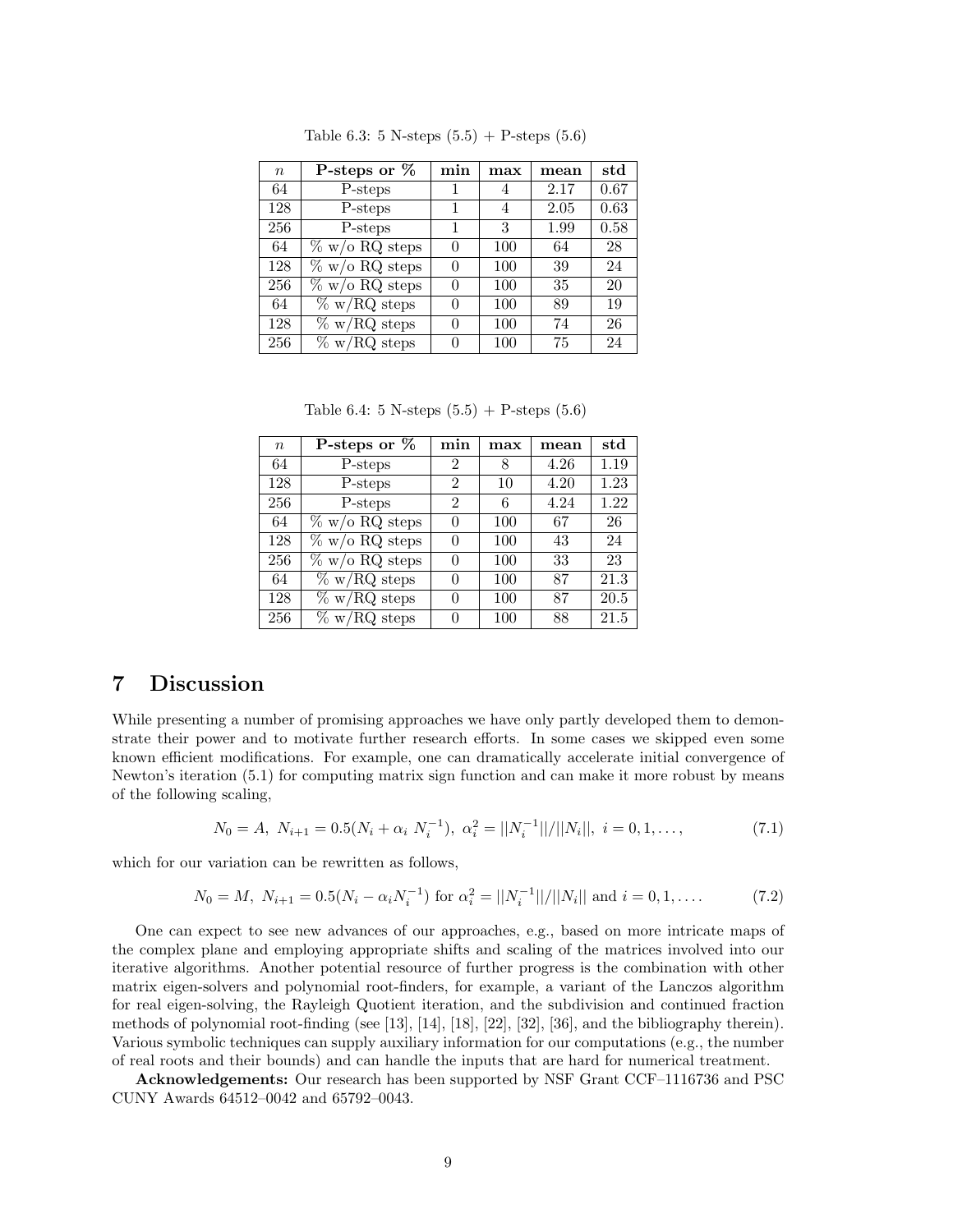## References

- [1] J. L. Aurentz, R. Vandebril, and D. S. Watkins, Fast computation of the zeros of a polynomial via factorization of the companion matrix, SIAM J. Sci. Comput., 35, 1, A255–A269, 2013.
- [2] E. T. Bell, The Development of Mathematics, McGraw-Hill, New York, 1940.
- [3] C. A. Boyer, A History of Mathematics, Wiley, New York, 1968.
- [4] D. A. Bini, P. Boito, Y. Eidelman, L. Gemignani, I. Gohberg, A Fast Implicit QR Algorithm for Companion Matrices, Linear Algebra and Its Applications, 432, 2006– 2031, 2010.
- [5] Z. Bai, J. Demmel, J. Dongarra, A. Ruhe, H. van der Vorst, editors, Templates for the Solution of Algebraic Eigenvalue Problems: A Practical Guide, SIAM, Philadelphia, 2000.
- [6] D. A. Bini, F. Daddi, and L. Gemignani, On the Shifted QR Iteration Applied to Companion Matrices, *Electronic Transactions on Numerical Analysis (ETNA)*, 18, 137–152, 2004.
- [7] D. A. Bini, L. Gemignani, V. Y. Pan, Inverse Power and Durand/Kerner Iteration for Univariate Polynomial Root-finding, *Computers and Mathematics (with Applications)*, 47, 2/3, 447–459, 2004.
- [8] D. A. Bini, L. Gemignani, V. Y. Pan, Algorithms for Generalized Companion Matrices and Secular Equation, Numerische Math. 3, 373–408, 2005. Also Technical Report 1470, Department of Math., University of Pisa, Pisa, Italy (July 2003).
- [9] D. A. Bini, L. Gemignani, V. Y. Pan, Improved Initialization of the Accelerated and Robust QR-like Polynomial Root-finding, Electronic Transactions on Numerical Analysis 17, 195–205, 2004. Proc. version in CASC'2004.
- [10] D. Bini, V. Y. Pan, Graeffe's, Chebyshev, and Cardinal's Processes for Splitting a Polynomial into Factors, J. Complexity, 12, 492–511, 1996.
- [11] J. P. Cardinal, On Two Iterative Methods for Approximating the Roots of a Polynomial, Lectures in Applied Mathematics, 32 (Proceedings of AMS-SIAM Summer Seminar: Mathematics of Numerical Analysis: Real Number Algorithms (J. Renegar, M. Shub, and S. Smale, editors), Park City, Utah, 1995), 165–188, American Mathematical Society, Providence, Rhode Island, 1996.
- [12] F. Cajori, A History of Mathematics, 5/E, AMS Chelsea Publ., Providence, Rhode Island, 1999.
- [13] A. Eigenwillig, V. Sharma, C. K. Yap, Almost Tight Recursion Tree Bounds for the Descartes Method, Proc. Int. Symp. on Symbolic and Algebraic Computation (ISSAC) 2006), 71–78, ACM Press, New York, 2006.
- [14] I. Z. Emiris, B. Mourrain, E. Tsigaridas, Real Algebraic Numbers: Complexity Analysis and Experimentation, in RELIABLE IMPLEMENTATIONS OF REAL NUMBER ALGORITHMS: THEORY AND PRACTICE, LNCS, 5045, 57–82, Springer, 2008 (also available in www.inria.fr/rrrt/rr-5897.html).
- [15] G. H. Golub, C. F. Van Loan, Matrix Computations, Johns Hopkins University Press, Baltimore, Maryland, 1996 (third edition).
- [16] N. J. Higham, Functions of Matrices: Theory and Computations, SIAM, Philadelphia, 2008.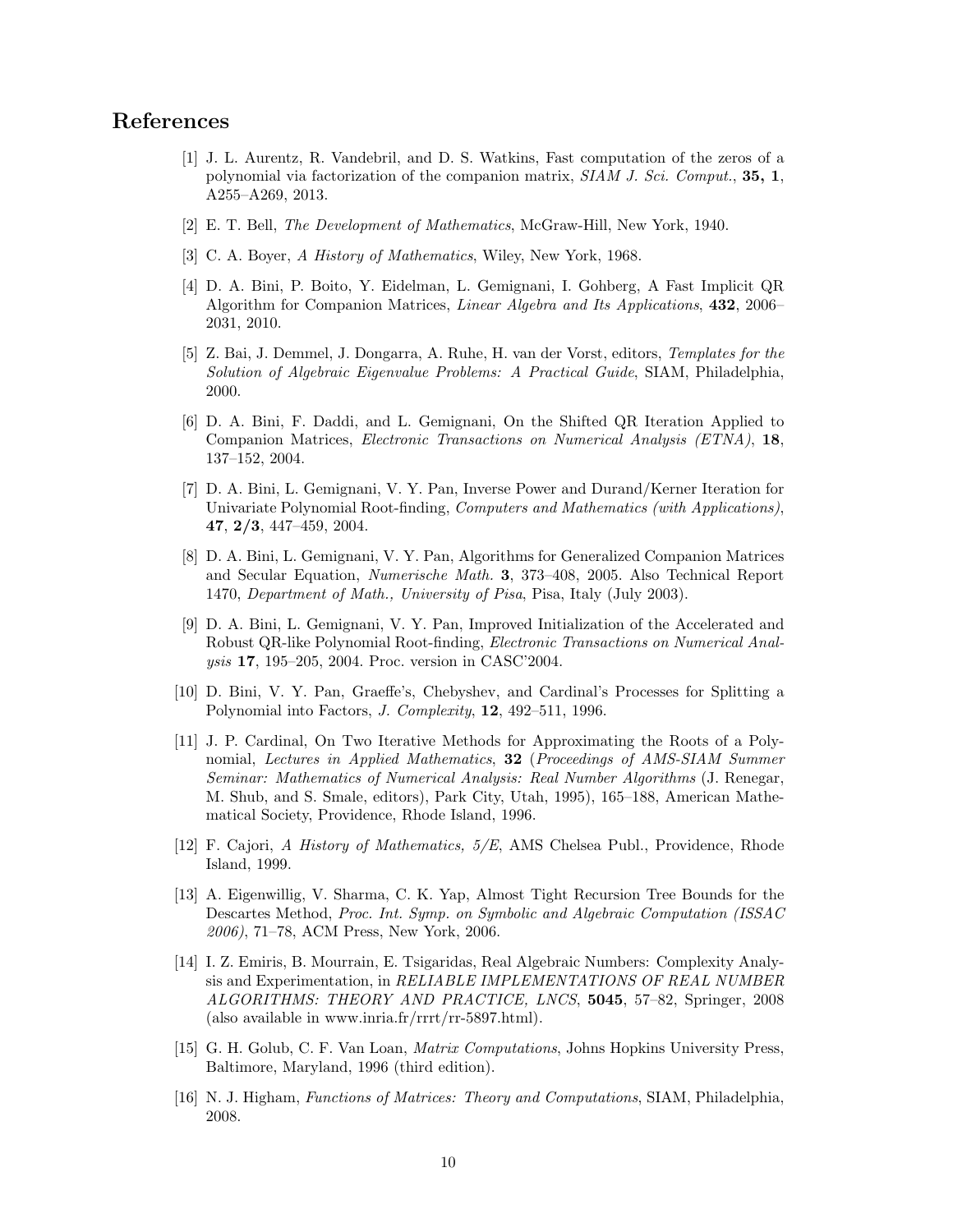- [17] N. Halko, P. G. Martinsson, J. A. Tropp, Finding Structure with Randomness: Probabilistic Algorithms for Constructing Approximate Matrix Decompositions, SIAM Review, 53, 2, 217–288, 2011.
- [18] M. Hemmer, E.P. Tsigaridas, Z. Zafeirakopoulos, I. Z. Emiris, M. I. Karavelas, B. Mourrain, Experimental Evaluation and Cross-Benchmarking of Univariate Real Solvers, in Proc. International Symposium on Symbolic-Numerical Computations, (Kyoto, Japan, August 2009), (edited by Hiroshi Kai and Hiroshi Sekigawa), pp.105–113, ACM Press, New York, 2009.
- [19] J.M. McNamee, A 2002 Update of the Supplementary Bibliography on Roots of Polynomials, *J. of Computational and Applied Math.* **142**, 433-434, 2002; also at web-site www.yorku.ca/~mcnamee/
- [20] J.M. McNamee, Numerical Methods for Roots of Polynomials (Part 1), Elsevier, Amsterdam, 2007.
- [21] J.M. McNamee and V.Y. Pan, Numerical Methods for Roots of Polynomials, Part II, Elsevier, 2013.
- [22] K. Mehlhorn, M. Sagraloff, A Deterministic Algorithm for Isolating Real Roots of a Real Polynomial, *J. of Symbolic Computation* 46, 1, 70–90, 2011.
- [23] V. Y. Pan, Solving a Polynomial Equation: Some History and Recent Progress, SIAM Review, 39, 2, 187–220, 1997.
- [24] V. Y. Pan, Solving Polynomials with Computers, American Scientist, 86, January– February 1998. Available via http://comet.lehman.cuny.edu/vpan/research/publications
- [25] V. Y. Pan, Approximating Complex Polynomial Zeros: Modified Quadtree (Weyl's) Construction and Improved Newton's Iteration, *J. of Complexity*, **16**, **1**, 213–264, 2000.
- [26] V. Y. Pan, Amended DSeSC Power Method for Polynomial Root-finding, Computers and Math. (with Applications),  $49, 9-10, 1515-1524, 2005$ .
- [27] V. Y. Pan, G. Qian, A. Zheng, Z. Chen, Matrix Computations and Polynomial Rootfinding with Preprocessing, Linear Algebra and Its Applications, 434, 854–879, 2011.
- [28] V. Y. Pan, E. P. Tsigaridas, On the Boolean Complexity of the Real Root Refinement, preprint 2013, Proc. version in in Proc. Intern. Symposium on Symbolic and Algebraic Computation (ISSAC 2013), (M. Kauers ed.), 299–306, Boston, MA, June 2013, ACM Press, New York, 2013.
- [29] V. Y. Pan, A. Zheng, New Progress in Real and Complex Polynomial Root-Finding, Computers and Math. (with Applications) 61, 1305–1334, 2011. Proceedings version: Real and Complex Polynomial Root-Finding with Eigen-Solving and Preprocessing, in Proc. International Symp. on Symbolic and Algebraic Computation (ISSAC 2010), pages 219–226, ACM Press, New York, 2010.
- [30] G. W. Stewart, Matrix Algorithms, Vol I: Basic Decompositions, SIAM, Philadelphia, 1998.
- [31] G. W. Stewart, Matrix Algorithms, Vol II: Eigensystems, SIAM, Philadelphia, 2001 (second edition).
- [32] E. P. Tsigaridas, I. Z. Emiris, Univariate Polynomial Real Root Isolation: Continued Fractions Revisited, ESA'06 Proceedings of the 14th Conference on Annual European Symposium, Zurich, 2006, LNCS, 4168, 817–828, Springer, London, 2006.